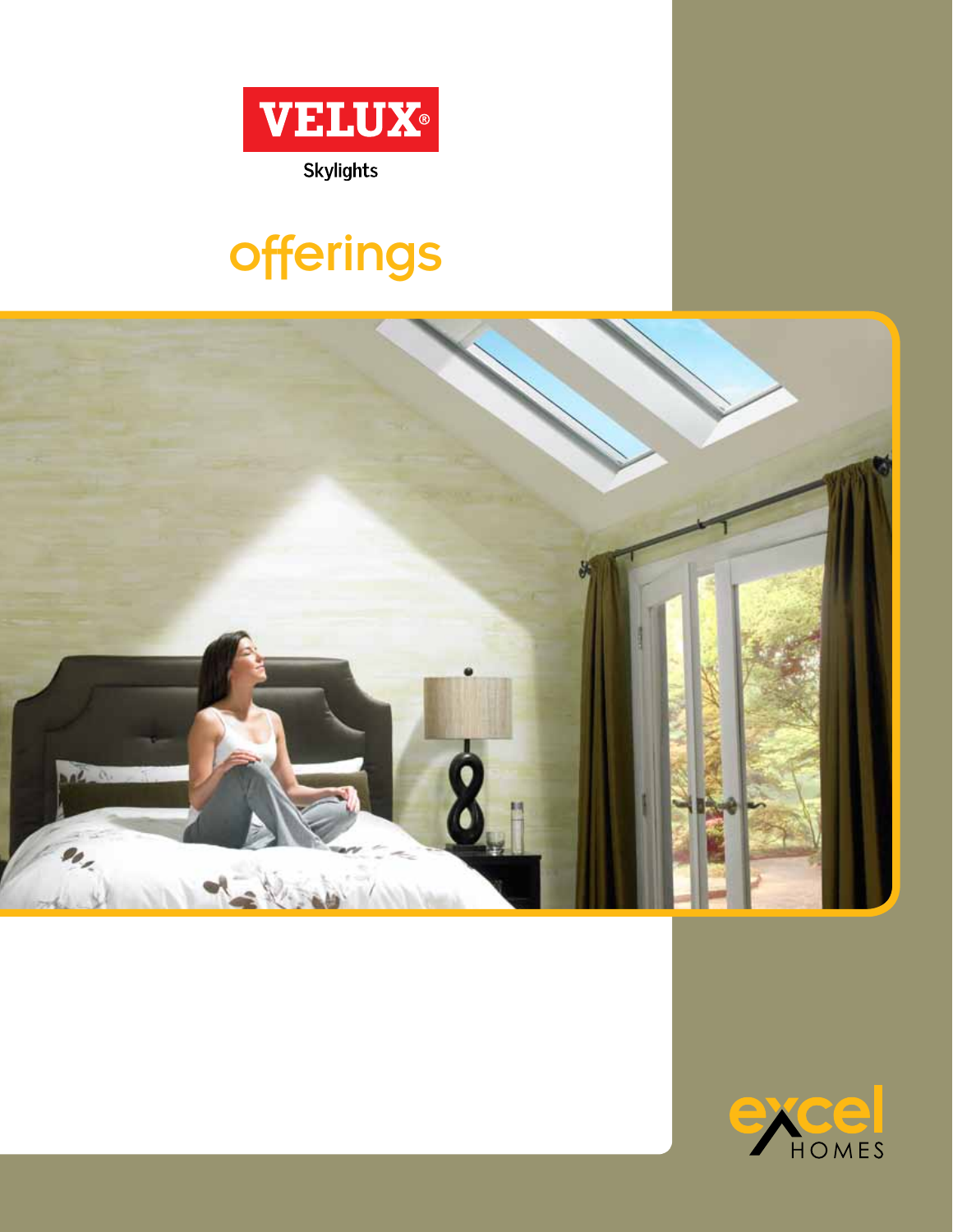

# about us

**VELUX has a long history of leading the window industry. As early as 1945, Villum Kann Rasmussen invented and patented the pivot-hinge, and thus the goal of "making a skylight which in every respect was just as good as the best vertical window" had moved a long way toward fulfillment.** 

**The VELUX deck mounted product family is now designated the No Leak Skylight. It carries the new 10-year no leak installation warranty plus 20 years on glass, 10 years on skylights, and five years on blinds and controls; all of which are fully transferable.** 

**Features include:** 

- **• Three layers of water protection**
- **• Advanced LoE3 glass for better energy efficiency**
- **• Improved solar heat gain performance**
- **• Money saving pre-finished white frames**
- **• Pre-mounted brackets for quick installation of sunscreen blinds**
- **• Lower roof profile with an updated curved architectural design**
- **• Neutral gray color, preferred by consumers and builders**

## **The No Leak Skylight** ™ • No Leak Promise • No Worries



©2010 VELUX Group • ®VELUX, VELUX logo are registered trademarks

1-800-888-3589 www.veluxusa.com

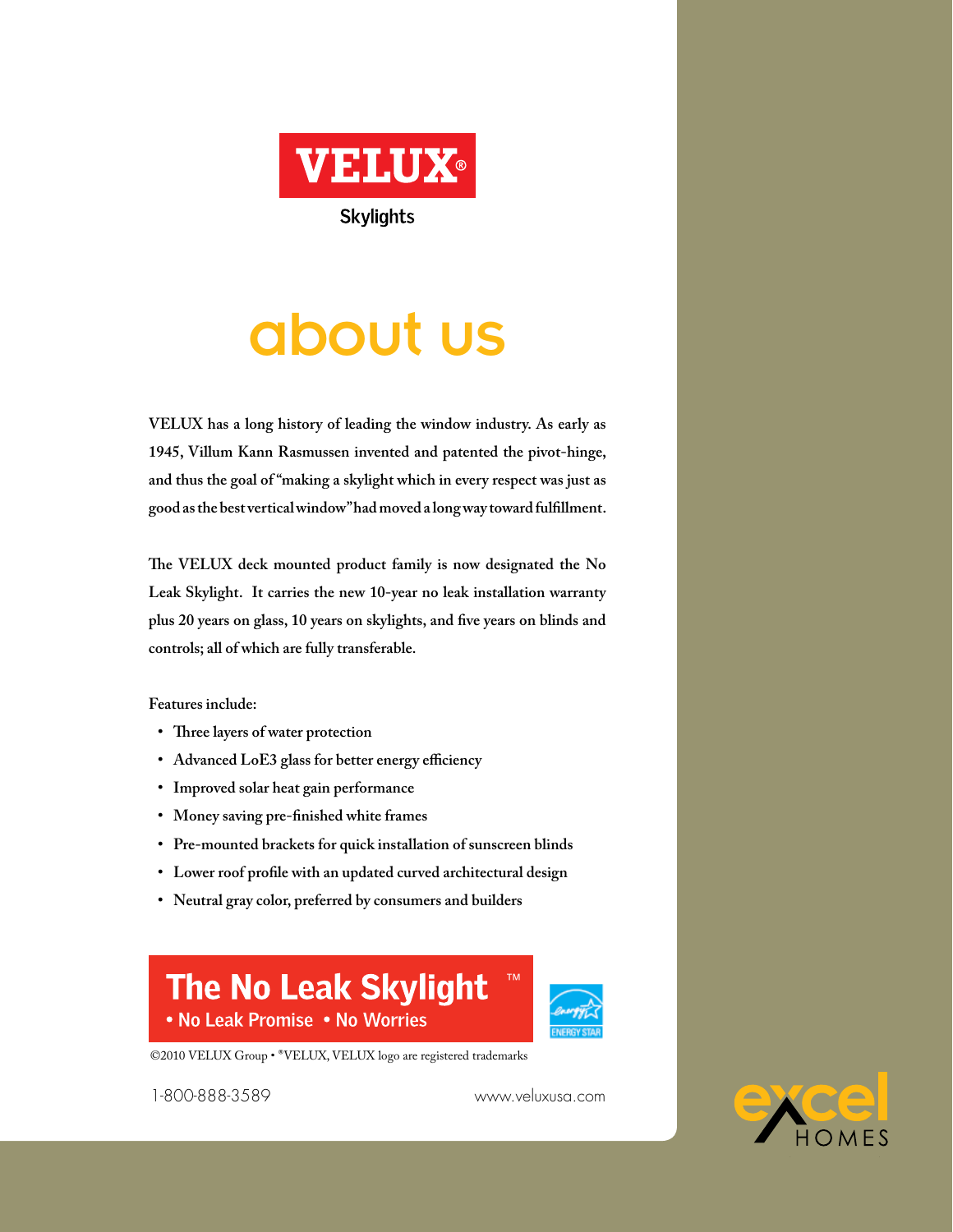

# 1 2 3

## 3 layers of water protection

1. The pre-attached deck seal on all deck mounted skylights provides a seal between the frame and roof deck for leak-proof installation.

Features &

- Adhesive underlayment for secondary 2. water protection against the harshest weather conditions.
- 3. Engineered flashing for easy installation and primary water protection.



description: Advanced LoE3 coating provides more daylight and better heat control for year-round comfort and energy savings.



description: Pre-mounted *Pick&Click!*" system brackets make the installation of sunscreen blinds a snap.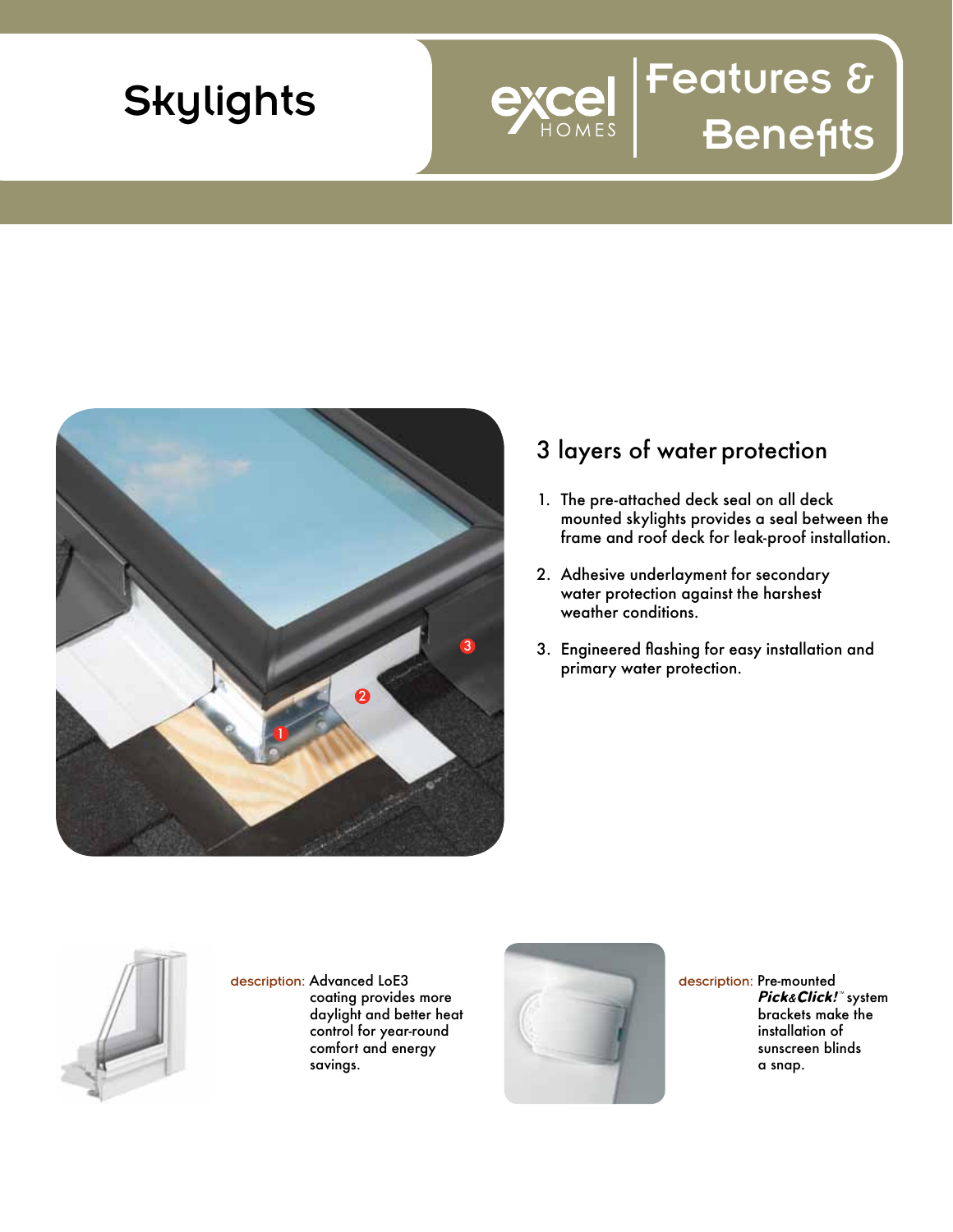



## The No Leak Skylight



description: DECK MOUNTED SKYLIGHT series/style: ELECTRIC VENTING SKYLIGHT (VSE)

product #: VSE C01-2005 Size: 21" x 267⁄8" VSE C04-2005 Size: 21" x 377⁄8" VSE C06-2005 Size: 21" x 451⁄4" color: Grey



description: DECK MOUNTED SKYLIGHT series/style: MANUAL VENTING SKYLIGHT (VS) product #: VS C01-2005 Size: 21" x 267⁄8"

VS C04-2005 Size: 21" x 377⁄8" VS C06-2005 Size: 21" x 451⁄4" color: Grey



description: DECK MOUNTED SKYLIGHT series/style: FIXED SKYLIGHT product #: FS C01-2005 Size: 21" x 267⁄8" FS C04-2005 Size: 21" x 377⁄8" FS C06-2005 Size: 21" x 451/4" color: Grey